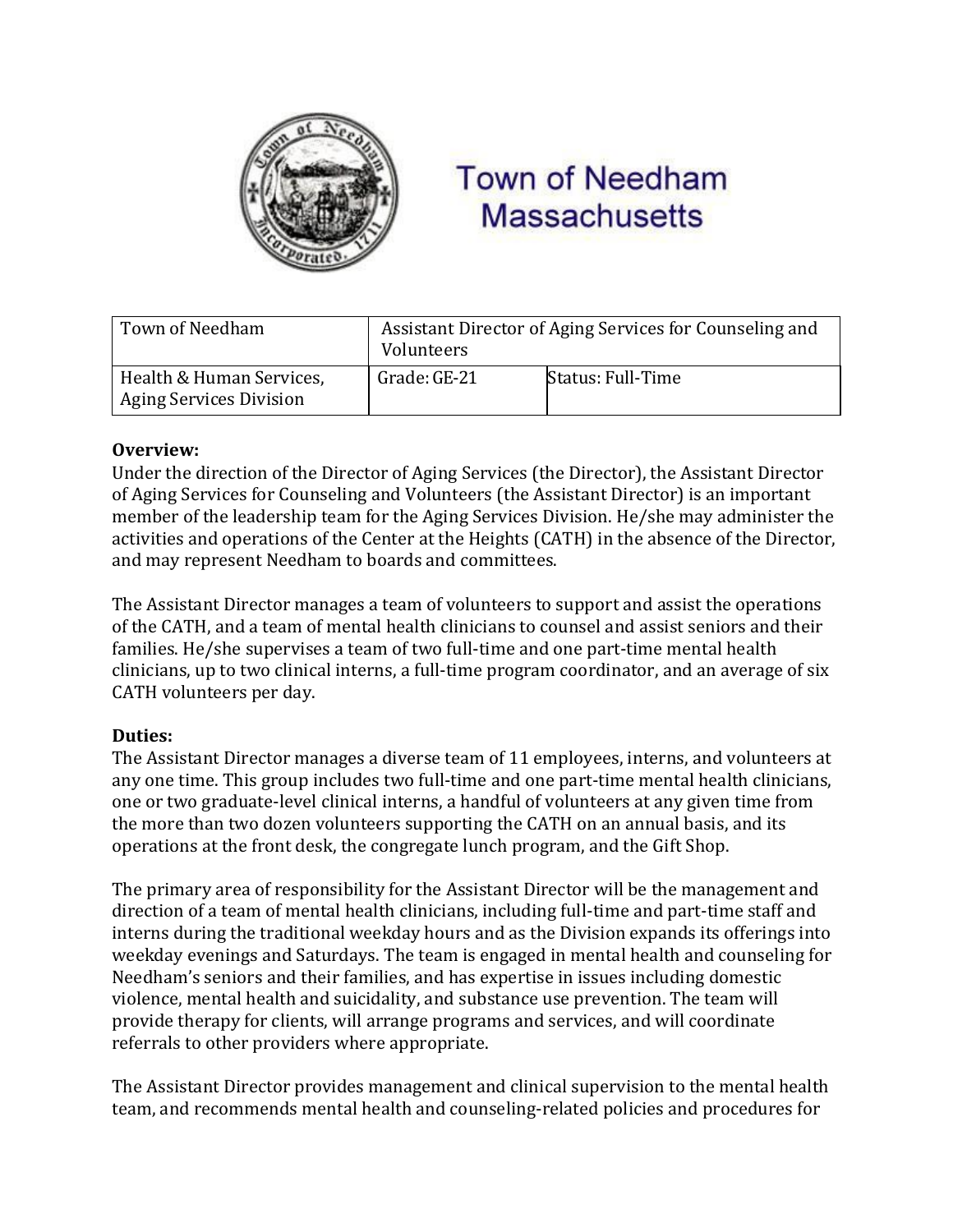the consideration of the Director. He/she is responsible for establishing and maintaining a detailed system and accompanying processes to maintain records of counseling and services, keep them confidential, and retain them in alignment with the Public Records Retention Schedule.

The Assistant Director and his/her mental health team:

- perform crisis interventions;
- provide short-term individual, family, and group counseling and therapy services for Needham's seniors;
- provide psychological assessment and referral to clinical, mental health, and protective services agencies;
- perform clinical intakes and coordinates case planning and case management;
- monitor progress of cases through communication and/or consultation with collateral contacts; and
- as needed may perform on-site visits to home, work sites and other locations.

The Assistant Director recruits, trains, and manages an average of six volunteers present in CATH at any given time. Those volunteers are drawn from a larger group of more than two dozen volunteers who provide staffing and support for the Front Desk/Greeters Program, the Gift Shop, and the Springwell Congregate Lunch Program. The Assistant Director is responsible for implementing a comprehensive program for all volunteers so that the volunteers:

- are actively engaged;
- are informed about CATH and all its programs and services;
- work at a consistent and productive level; and
- demonstrate professionalism and commitment to Needham's seniors.

The Assistant Director supports the Aging Services Division's efforts to publicize programs and services in a manner so as to attract the broadest possible group of participants. He/she provides content for each issue of the Senior Compass, publicizes activities and services through social media, and updates Town websites.

The Assistant Director supports and assists the Director with the development of the Aging Services Division's annual report and with other publications including grant reports, state progress reports, and program summary materials.

The Assistant Director researches, develops, implements, and delivers a quality assessment tool which assesses the quality and effectiveness of the mental health counseling services offered at the CATH. This assessment allows the Assistant Director and his/her team to better understand the needs of seniors and gives them insight into the successes and areas for improvement within the mental health program.

The Assistant Director identifies and prioritizes the community's mental health needs through input from residents, clients, staff, Director, board members, other town departments, and through the analysis of statistical data and client surveys and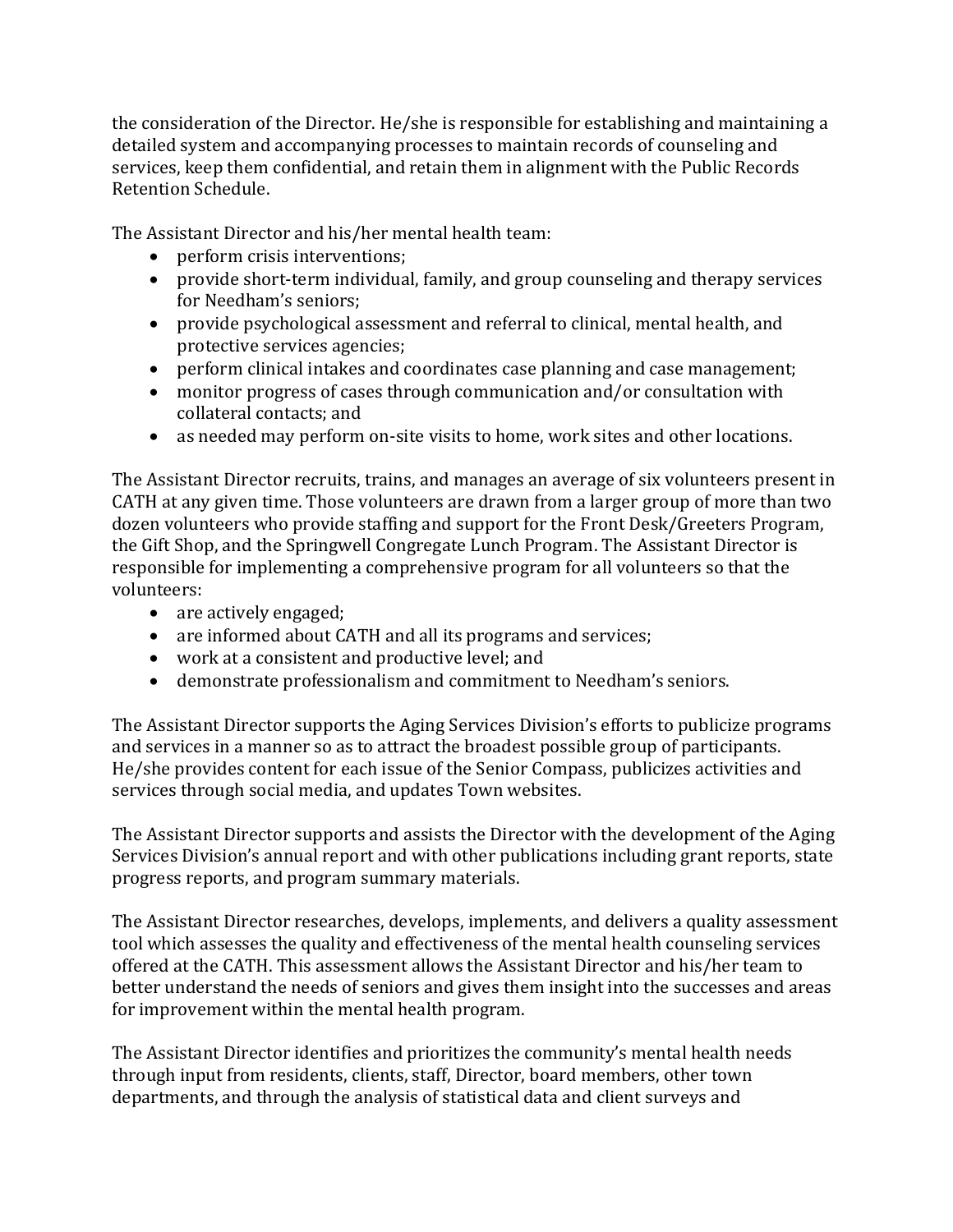evaluations. Additionally, the Assistant Director for Counseling and Volunteers assists and supports the Assistant Director of Aging Services for Programs and Transportation by planning and developing daytime, evening, and weekend programs and workshops on senior mental health and wellness issues through collaboration with area universities, hospitals, local non-profit agencies, and other Town Departments.

The Assistant Director pursues collaborations (programmatic, project-based, and counseling-related) with other Town departments and with community partners. He/she informs the community and community partner agencies about the Aging Services Division and its work. The Assistant Director serves as an important member of the Needham Police Department's Community Crisis Intervention Team (CCIT).

The Assistant Director supports and assists the Director with the development of the Aging Services Division's annual report and with other publications including grant reports, state progress reports, and program summary materials.

The Assistant Director actively seeks out additional resources and alternate funding sources to support additional programs and services for Needham's seniors. He/she drafts grant applications and pursues funding sources outside of the Town operating budget. The Assistant Director assists and supports the Director in the financial and administrative operations of the CATH and of the Aging Services Division.

When requested or in the absence of the Director, the Assistant Director may administer the operations and activities of the Center at the Heights and he/she may facilitate and provide support for the Council on Aging (Board), the Advisory Board, and the Friends of the Center at the Heights. The Assistant Director may represent the Aging Services Division and the Division's Director at local, regional, and statewide meetings as requested, and he/she performs other duties as assigned.

**Basic Knowledge:** The position of Assistant Director requires an advanced clinical credential that provides for the supervision of mental health clinicians; that, in turn, necessitates that the position of Assistant Director of Aging Services for Counseling and Volunteers requires a master's degree in mental health, social work, or counseling.

**Experience:** The position of Assistant Director requires three (3) to five (5) years' work experience in human services, public administration, social work, mental health, public health, gerontology or elder services. It also requires at least one year of experience as a clinical supervisor. Work experience as a volunteer, intern, or part-time employee may be considered to fulfill a pro-rated portion of the overall work requirement but will not be considered to fulfill the clinical supervision work requirement.

**Required Credential:** The position of Assistant Director requires active and valid Commonwealth of Massachusetts licensure as a licensed independent clinical social worker, a licensed mental health counselor, a licensed psychologist, or a similar type of licensure as a clinical/counseling professional, or the ability to attain such licensure within